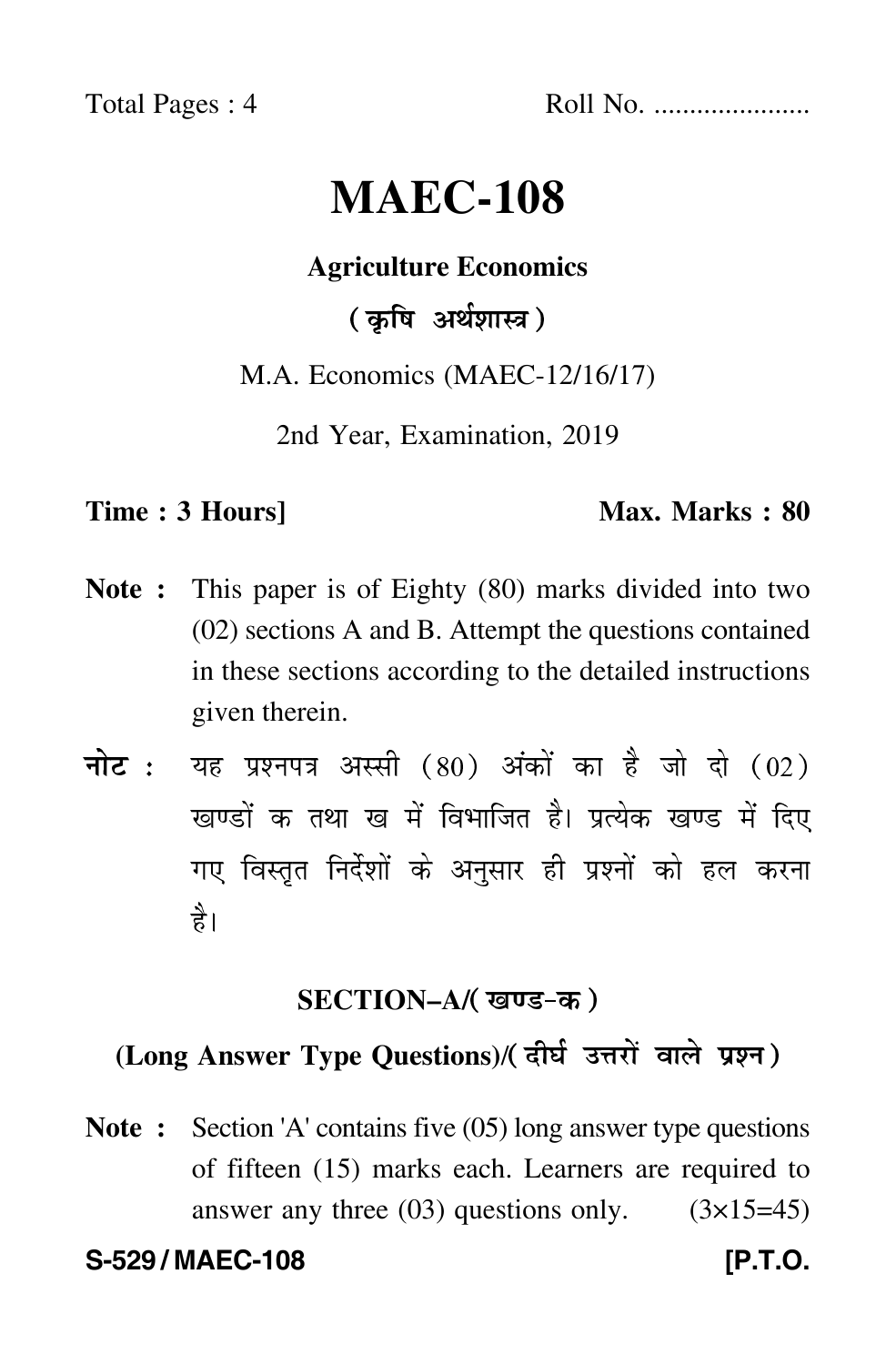- <mark>नोट</mark> : खण्ड 'क' में पाँच (05) दीर्घ उत्तरों वाले प्रश्न दिये गये हैं, प्रत्येक प्रश्न के लिए पन्द्रह (15) अंक निर्धारित हैं। शिक्षार्थियों को इनमें से केवल तीन (03) प्रश्नों के उत्तर देने हैं।
- **1.** What are the main features of Indian agriculture ? Discuss the importance of agriculture in process of development of Indian economy.

भारतीय कृषि का मुख्य विशेषताएं क्या हैं? भारतीय अर्थव्यवस्थ --1 --के विकास प्रक्रिया में कृषि के महत्त्व की विवेचना कीजिए। -

- **2.** Explain the causes, impacts and solution of subdivision and fragmentation of agriculture holding in India. भारत में कृषि जोतों के उपविभाजन एवं उपखण्डन के कारणों, ---Ì प्रभावों तथा समाधान का वर्णन कीजिए। --
- **3.** Explain the features of Indian agricultural marketing system. What are the defects in agricultural marketing ? What steps have been taken by the government to remove these defects ?

भारत में कृषि विपणन प्रणाली की प्रमुख विशेषताओं को बताइए। ----कृषि विपणन प्रणाली में क्या दोष हैं? सरकार ने कृषि विपणन के ----दोषों को दूर करने के लिए कौन से कदम उठाए हैं? .<br>1 -

**4.** What is the meaning of agricultural price policy ? Examine the present system of determination of prices of agricultural commodities in India.

कृषि मूल्य नीति का क्या आशय है? भारत में कृषिगत वस्तुओं के ---मूल्य निर्धारण की वर्त्तमान व्यवस्था का परीक्षण कीजिए। -

# **S-529 / MAEC-108 [ 2 ]**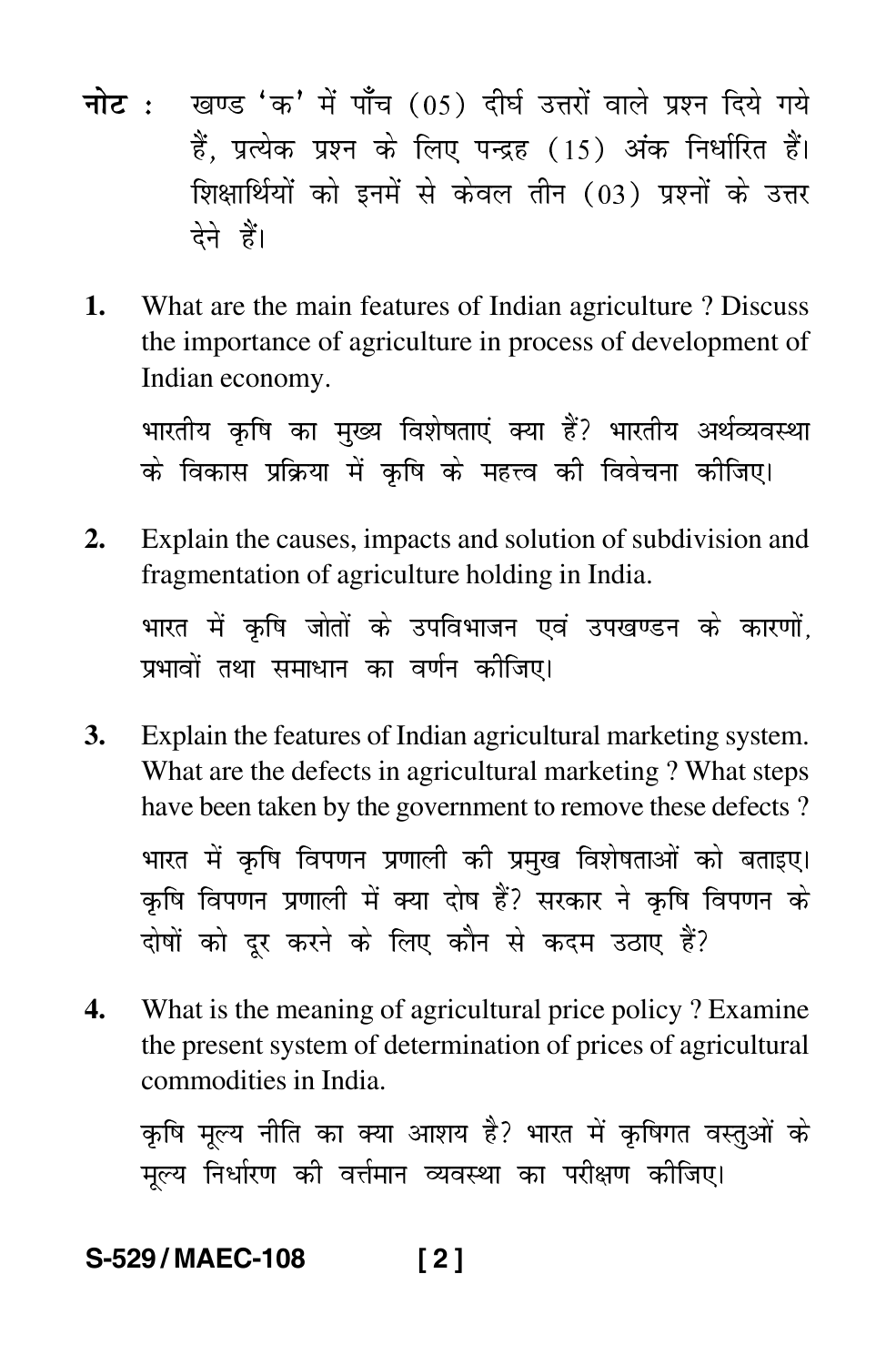**5.** What is Green Revolution ? Explain the main elements of Green Revolution.

हरित क्रान्ति क्या है? हरित क्रान्ति के मुख्य तत्त्वों को समझाइए।

#### **SECTION–B/**

# **(Short Answer Type Questions)**/

**Note :** Section 'B' contains eight (08) short answer type questions of seven (07) marks each. Learners are required to answer any five (05) questions only.

 $(5 \times 7 = 35)$ 

- <mark>नोट</mark> : खण्ड 'ख' में आठ (08) लघु उत्तरों वाले प्रश्न दिये गये हैं, प्रत्येक प्रश्न के लिए सात (07) अंक निर्धारित हैं। शिक्षार्थियों को इनमें से केवल पाँच (05) प्रश्नों के उत्तर देने हैं।
- **1.** Explain the functions of 'NABARD'. 'नाबार्ड' के कार्यों को समझाइए।
- **2.** Write short note on Miller's Agricultural development model. मिलर के कृषि विकास प्रारूप पर संक्षिप्त टिप्पणी लिखिए। -
- **3.** Discuss the role of food corporation of India. भारतीय खाद्य निगम की भूमिका की विवेचना कोजिए। --
- **4.** Write a short note on co-operative credit. सहकारी साख पर एक संक्षिप्त टिप्पणी लिखिए।

### **S-529 / MAEC-108 [ 3 ] [P.T.O.**